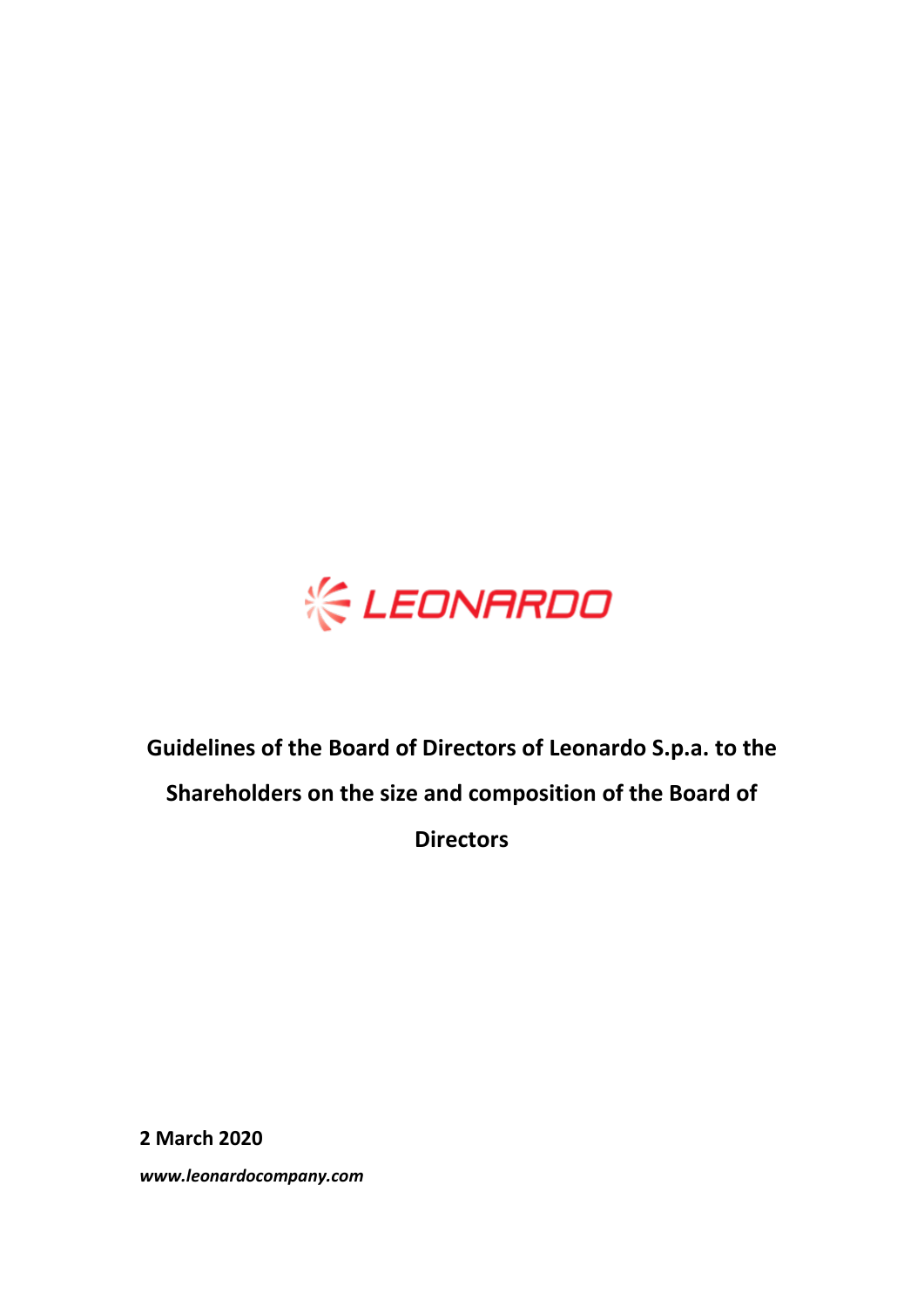#### **Introduction**

**.** 

Leonardo SpA ("Leonardo", the "Company" or the "Group) subscribes to the Code of Practice of Borsa Italiana, which, in Art. 1.C.1., letter h, of the current July 2018 version<sup>1</sup>, recommends that Boards of Administration of listed companies, on reaching expiry, should manifest bearing in mind self-assessment results - their opinion and position to the Shareholders on the size and composition of the new Board and, consequently, on the formation of lists of candidate Directors to be elected.

In this respect, it should be noted that the Corporate Governance Committee of Borsa Italiana, which also ensures year-by-year monitoring of the state of implementation by listed companies of the Code of Practice, to which Leonardo subscribes, has - in the 7<sup>th</sup> Report on the application of the Code of Practice, published on 9 December 2019, and anticipating the provisions embodied in the new Code of Practice which will come into force next year - put forward the following recommendation concerning the "guidelines": "*The Committee sees a significant margin for improvement in listed companies, above all those of large dimensions and those with a less concentrated ownership, in adopting the Code's recommendation, which seeks to make the outgoing board responsible for the due formation of the next board of directors. Due and timely information for shareholders concerning the professional skills and competences needed within the board are, in fact, basic elements when it comes to ensuring efficient and competent business management in the medium to long term.*

*In order to ensure the instrument's efficiency, the Committee recommends that those who submit lists for renewing the board of directors should specify that the selection of the candidates has complied with the guidelines and policies expressed by the outgoing board on its ideal composition*".

The Board of Directors of Leonardo, whose term of office expires on the approval of the financial statements for 2019, having

- involved the Nomination, Governance and Sustainability Committee, which it has entrusted with carrying out an initial assessment of the size and composition of the Board, and
- bearing in mind the findings of the Board's Self-assessment, conducted on the basis of the 2019 financial year and in continuity with the three-year period which has come to an end,

makes available to the Shareholders - in order to facilitate a pathway establishing the best proposals for the Shareholders' Meeting in terms of the quantitative and qualitative composition of Leonardo's Board of Directors on renewing the Body for the next term of office:

<sup>1</sup> As in Art. 4, Principle XIII, Recommendation no. 23 of the new Corporate Governance Code of 31 January 2020, which will be in force in the first financial year after 31 December 2020.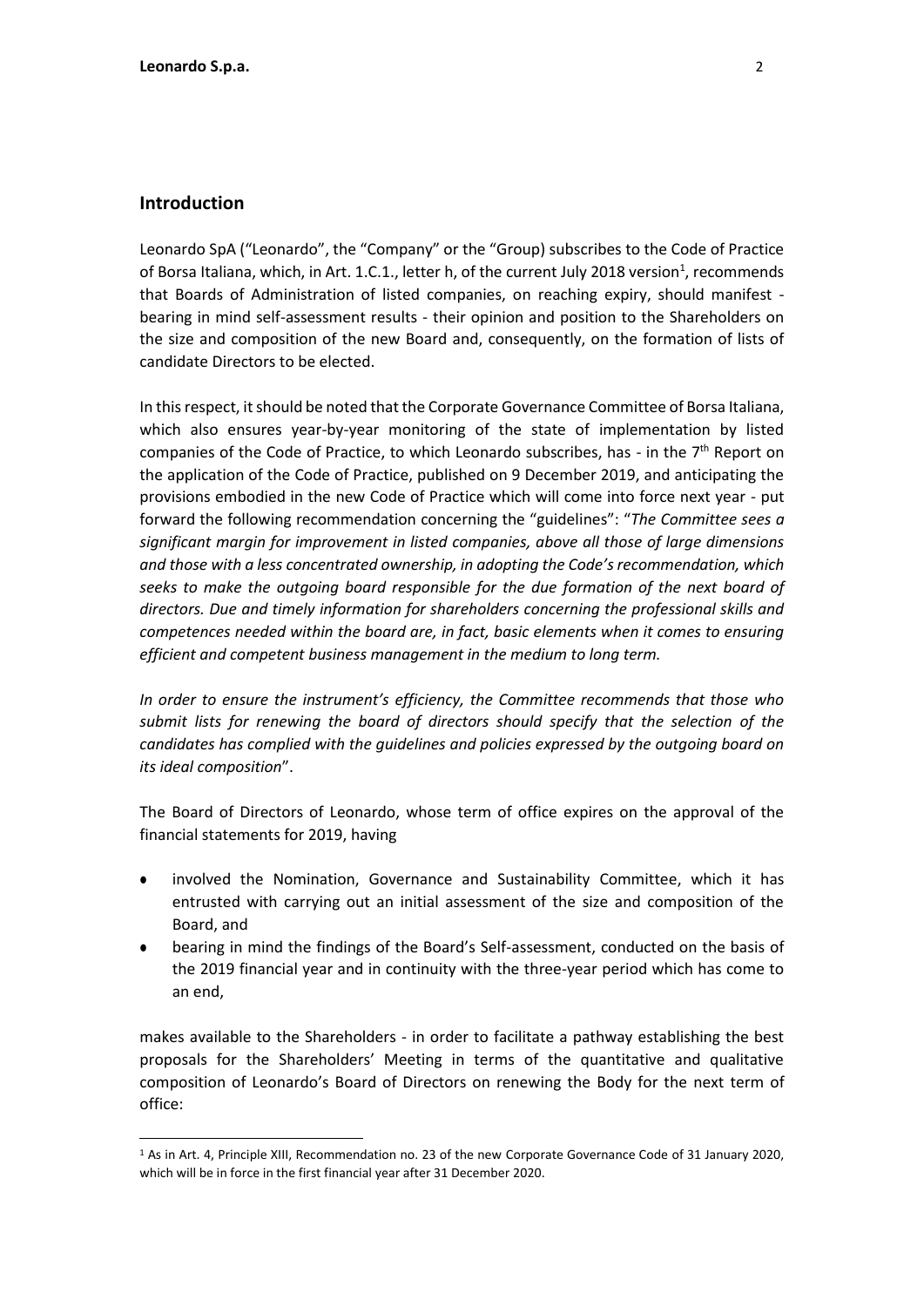- the current strategic and operational elements of Leonardo's situation, that have been realised during the expiring term of office and that are to be realised in the next term of office, as set out, and notified to the market, in the Business Plan for 2018-2022;
- the experience and the skills indicated in the 2019 Self-assessment as top priority or very important, duly distributed and diversified - for the composition of the new Board, bearing in mind its possible renewal and the need to ensure the Body's future continuity;
- the guidelines on the size of the new Board of Directors and on the professional roles whose presence is deemed opportune, in such a way that each member - within Committees and in collective decisions - can effectively contribute towards ensuring sound governance of the Company in terms of pursuing the established strategies and ensuring effective safeguards against risks in all the Group's areas.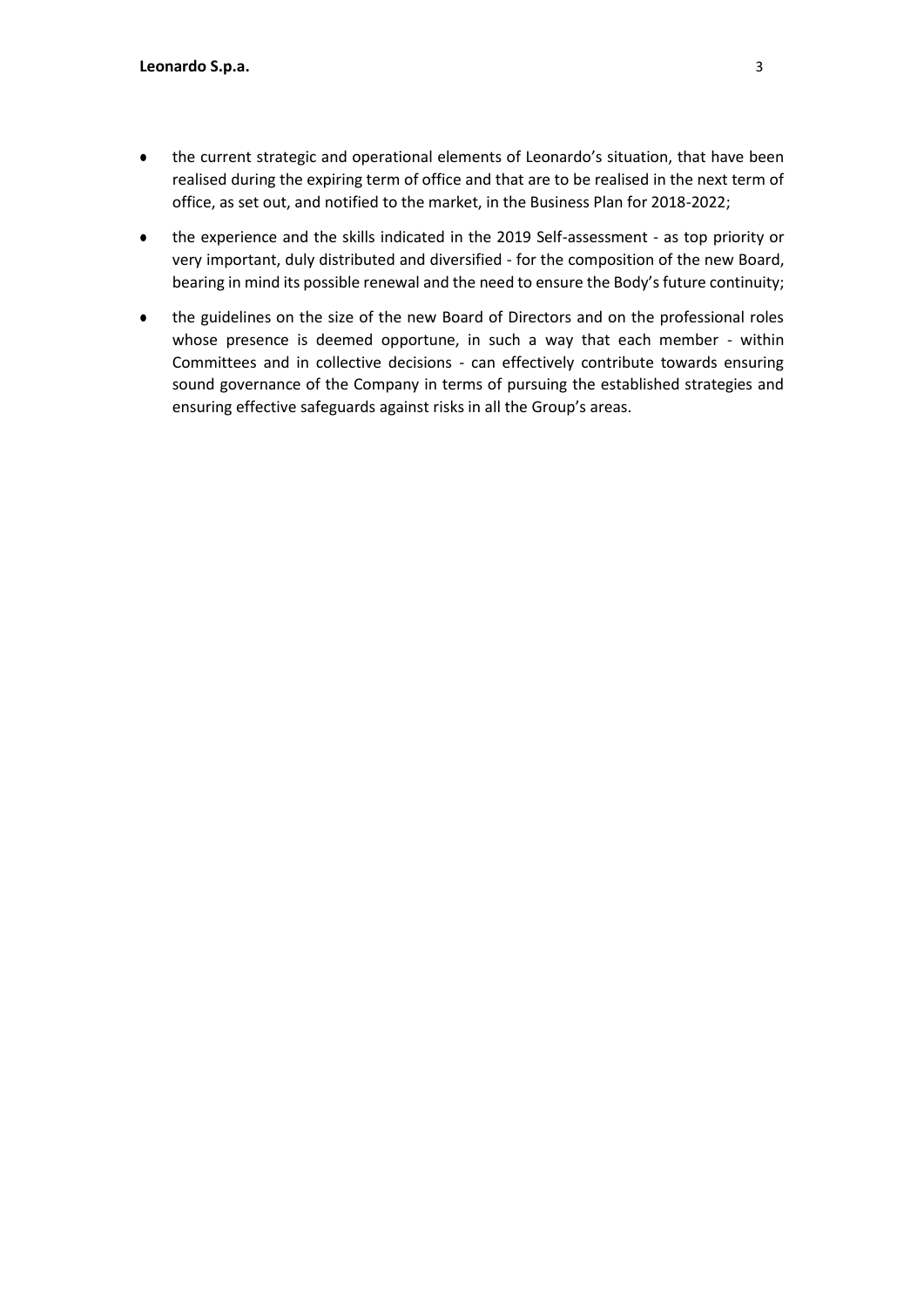### **Context**

The existing term of office started in May 2017 - with:

- the now expiring Board of Directors, formed by the Non-executive and Non-independent Chairman, the then new Executive Director and 10 members: 1 Non-executive and Nonindependent Director, 9 Non-executive and Independent Directors;
- the new Executive Director, *the fourth change in Senior Management since* 2011, who contributed wide-ranging, top-level and consolidated managerial and entrepreneurial competence, as acknowledged by the Board in the course of the Self-assessment;
- the value of the stock at high levels, spurred on by the results achieved and by the return to a dividend after 6 years;
- the launched, and ongoing, process of Leonardo's transformation into a "One Company", with central structures yet to be aligned to the needs of the business, focusing on *Aerospace, Defense and Security*;
- the surfacing, in the same year, i.e., 2017, of non-structural difficulties in the Helicopters Division;

evolved with the implementation and development of the new Business Plan for 2018 - 2022, aimed at recovering and increasing value generation and achieving sustainable growth in the medium to long term; the Plan was implemented with a new process - i.e., *best-in-class* proposed, accepted and approved by the Board;

The Business Plan for 2018 - 2022 rests on, and currently operates in, four macro-areas of intervention: optimising the model of operation, adopting a more effective approach towards clients, making investments geared to boosting growth, and improving performance.

The first two years of the Business Plan, which ended in 2019, saw Leonardo's Executive Director implement, with the Board's full agreement and support, the initiatives and measures required to attain the Group's objectives and operating results.

The "One Company" model is nearing completion. The implementation of processes and the use of standard tools, shared and across-the-board, in support of the business Divisions, are proceeding well. The focus on innovative technological issues - ranging from digital transformation to artificial intelligence, advanced analytics, and cyber security - has led to the introduction of new, top-level, front-line managerial roles: the Chief Technology and Innovation Officer, the Managing Director for Cyber Security and the Chief Strategy and Market Intelligence Officer.

The setting up of cross-divisional Centres of Expertise, which blend and share technologies and platforms, is at an advanced stage, in parallel with the wide-ranging cost control and performance improvement programme relating to production units and dealings with the Group's suppliers and partners.

On the basis of a preliminary analysis, the economic and financial results/elements for 2019 highlight an excellent group performance, in line with expectations for a particularly significant fourth quarter.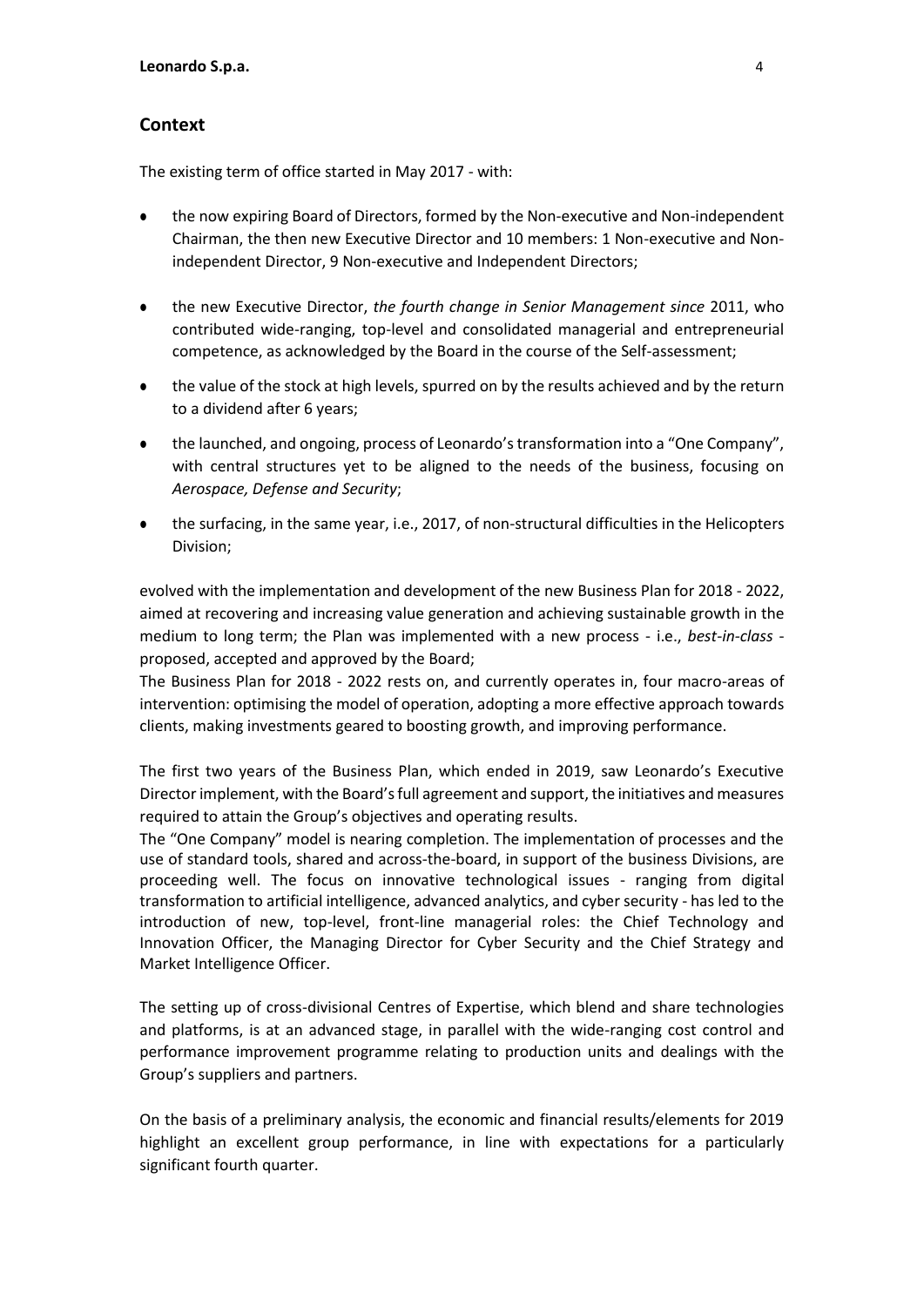#### **Leonardo S.p.a.** 5

On such a basis, at the exchange rates of the Guidance, the Group forecasts Orders and Revenues in excess of the 2019 Guidance. The EBITA value is expected to be in the medium to high segment of the Guidance, thanks to the excellent performance of the main areas of business, which has offset the lower contribution of the Joint Ventures (Space and ATR manufacturing segment). The FOCF is expected to be slightly higher than expected thanks to a significant fourth quarter. The effective exchange rates will lead to further benefits in relation to the expected results in 2019.

|                           | Guidance 2019   | <b>Revised expectations</b>   |
|---------------------------|-----------------|-------------------------------|
| Revenues ( $\epsilon$ b.) | $12.5 - 13.5$   |                               |
| Proceeds $(E b.)$         | $12.5 - 13.0$   | Above the high segment        |
| EBITA $(\epsilon$ m.)     | $1,175 - 1,225$ | In the medium to high segment |
| FOCF ( $\epsilon$ m.)     | ca. 200         | Slightly above expectations   |

The financial analysts appreciate the path followed by Leonardo, showing trust in the Group's current top management and in the Board of Directors, and confidence that all the defining objectives of the Business Plan will be reached at the end of the next term of office. **In the next term of office**, the new Board of Directors and the Executive Director will be required to face challenges that are still open:

- the full implementation of the "One Company" model
- the Digital Transformation pathway
- the model and strategy of the **Electronics and Cyber Security** Division
- the definition of the **model for the optimal planning of resources** for each operational function
- increasing the **commercial drive** arising from **cross-selling** opportunities
- making Leonardo the MoD's "**Partner of Choice**"
- further developing and **reinforcing internationalisation**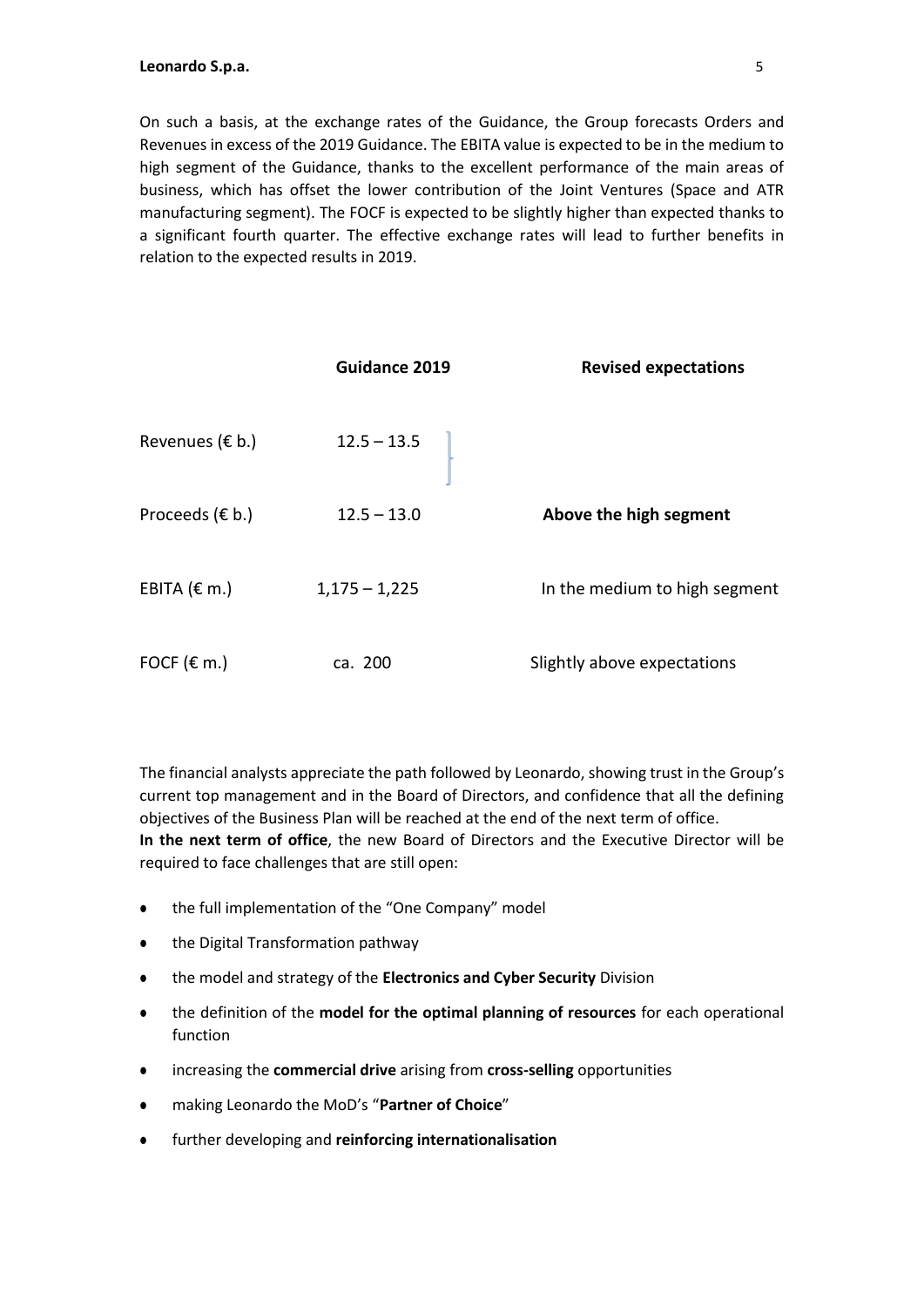- realising the launched **performance improvement** and **cost control** projects and adopting **innovative technologies** geared to increasing levels of competitiveness and quality
- completing the process of **consolidating the products portfolio**
- completing the **integration of Vitrociset**
- **g**oing ahead with the **transformation** of the **"Fully Integrated Service Provider" business model**
- ensuring a **leading role over future European military platforms** from the initial stages.

#### **Size**

Conscious of Leonardo's dimensions and organisational complexities and of the positive operational dynamics expressed by the Administrative Board and by the Board of Statutory Auditors over the last three years, the Board of Directors - after examining, with the support of the Nomination, Governance and Sustainability Committee, the results of the Selfassessment for the 2019 financial year, the last year of the term of office - considers

- appropriate the current number of twelve Directors, the maximum envisaged by the current Bylaws;
- adequate the existing ratio between Executive Directors (1), Non-executive/Nonindependent Directors (2) and Non-executive and Independent Directors (9), bearing in mind the complexity of governance and the characteristics of the activities carried out by Leonardo in the various sectors in which it operates;
- adequate the current size and structure, which facilitate a correct composition of the four Committees envisaged within the board, with the Chair and majority of members always being independent, while ensuring due involvement and making it possible to thoroughly examine the matters discussed and the decisions to be adopted;
- that the size of the Board of Directors and the overall number of independent directors is in line with international best practices and with best corporate governance practices.

#### **Gender Diversity**

Leonardo's Board of Directors, after noting that

 on 1 January 2020, the provisions of the 2020 Budget Law came into force, which amend Art. 147-*ter*, paragraph 1-*ter,* and Art. 148, paragraph 1-*bis,* of the TUF, introduced by Law no. 20 of 12 July 2011 (so-called "Golfo-Mosca" law), on gender balance in the bodies of companies with listed shares, that were required to observe a gender composition criterion, in which "*at least one third*" of the members of the administrative and supervisory bodies were reserved for the less represented gender;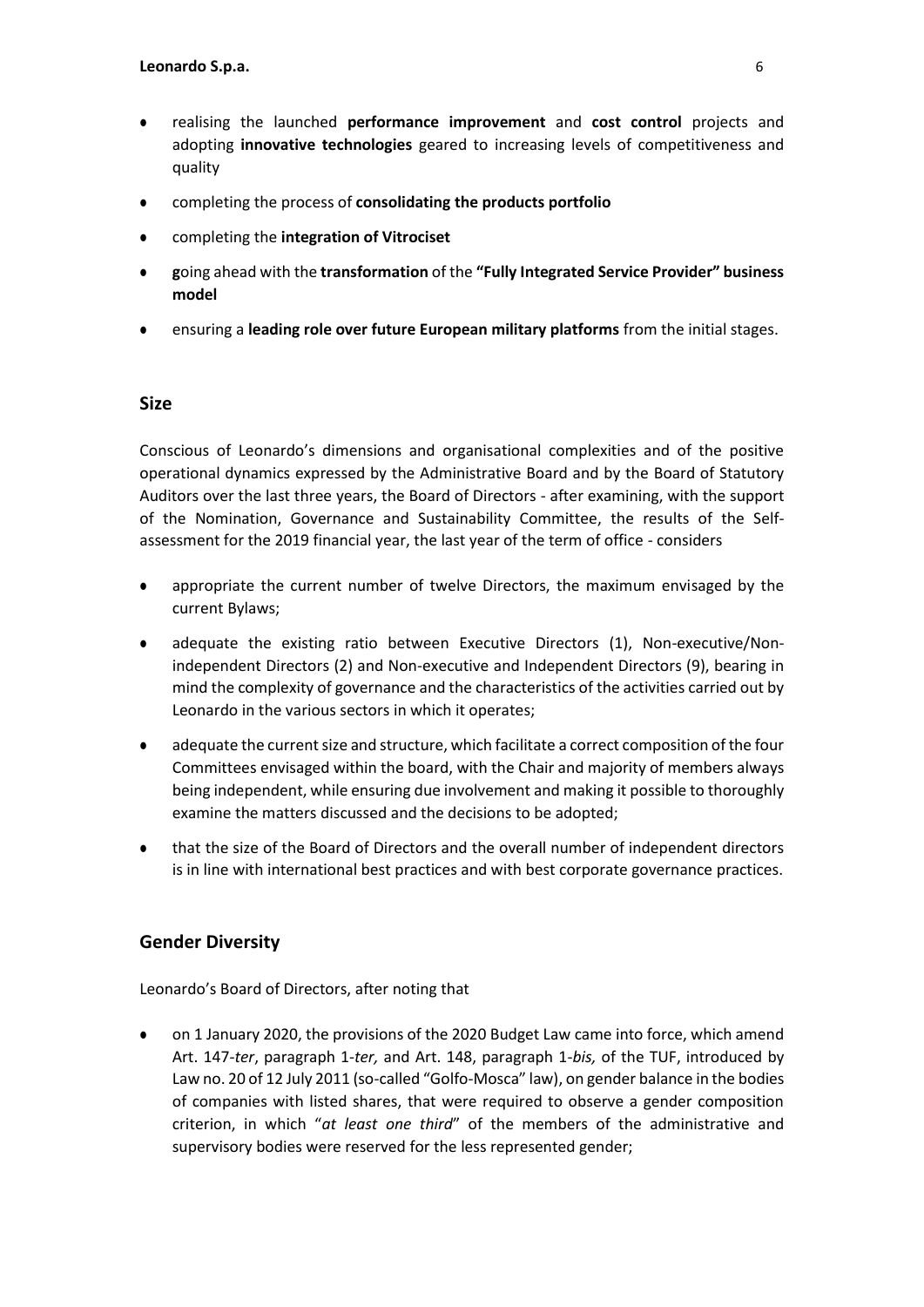**-**

- the new provisions of the Budget Law contemplate a different quota reserved for the less represented gender, corresponding to "*at least two fifths*" of the members of administrative and supervisory bodies;
- the "*at least two fifths*" distribution criterion applies, within the meaning of the Budget Law, "*with effect from the first renewal of the administrative and supervisory bodies of companies listed on regulated markets, after the date on which the law comes into force*" for "*six consecutive terms of office*";

points out to the Shareholders that, in compliance with these new provisions, on drawing up the lists of candidate Directors to be elected, it is operating in such a way as to ensure that the number of candidates of the less represented gender is at least not less than the number (rounded upwards, where necessary, to the next whole number) corresponding to two fifths of the size they have chosen for the body. The Board hopes that, on selecting candidatures, a broad gender diversity is ensured and, at the same time, a diversification in terms of the age groups of the Directors.

## **Experience, Skills and Period of Office**

In the 2019 Self-assessment, the Board of Directors has underlined the numerous elements of continuity that are necessary in order to implement strategic policies and operational and organisational projects, in such a way as to achieve and consolidate results and meet the objectives of the Business Plan.

Leonardo's Board of Directors, on the basis of the work carried out and its evaluation of the work the new Board will be required to carry out in order to complete the Plan, recommends, when electing the new Board, forming lists of candidates, with reconfirmed and new members who, with diverse skills, reflect experience and skills which, considered together, duly confirm and fortify the composition of the Board in terms of quality.

The Board provides an outline, in the **Skills Directory** provided below, of the complete range of **distinctive**<sup>2</sup> experience and skills which it considers the new Board will need to have, each with a different availability<sup>3</sup>: sufficiently broad, average, or even limited (if specialist).

More specifically, it indicates as **Skills** for which a **broad availability** is recommended:

Business experience acquired in multinational corporate organisations

<sup>2</sup> The term **distinctive** is used to define knowledge, experience or competence that have been acquired either at an executive level, during an assignment where they have been developed over a significant period of time or via a specific training curriculum reflected in an acknowledged cultural background or, in any case, through professional experience (here again, clearly on Boards and Committees, if, for two or more terms of office), which has led to their acquisition and proven possession. Generally speaking, distinctive knowledge and competence are knowledge, skills and expertise geared to comprehending and managing the relevant contents and/or making it possible to explain/pass on such contents.

<sup>3</sup> The term broad **availability** is defined as the existence of distinctive experience or competence possessed by several members of the Board; average availability is defined such when it possessed by one third or more of the Board's members; the term limited, yet adequate, availability on account of specialistic contents is defined as the existence of distinctive experience or competence possessed by one quarter or more of the Board's members.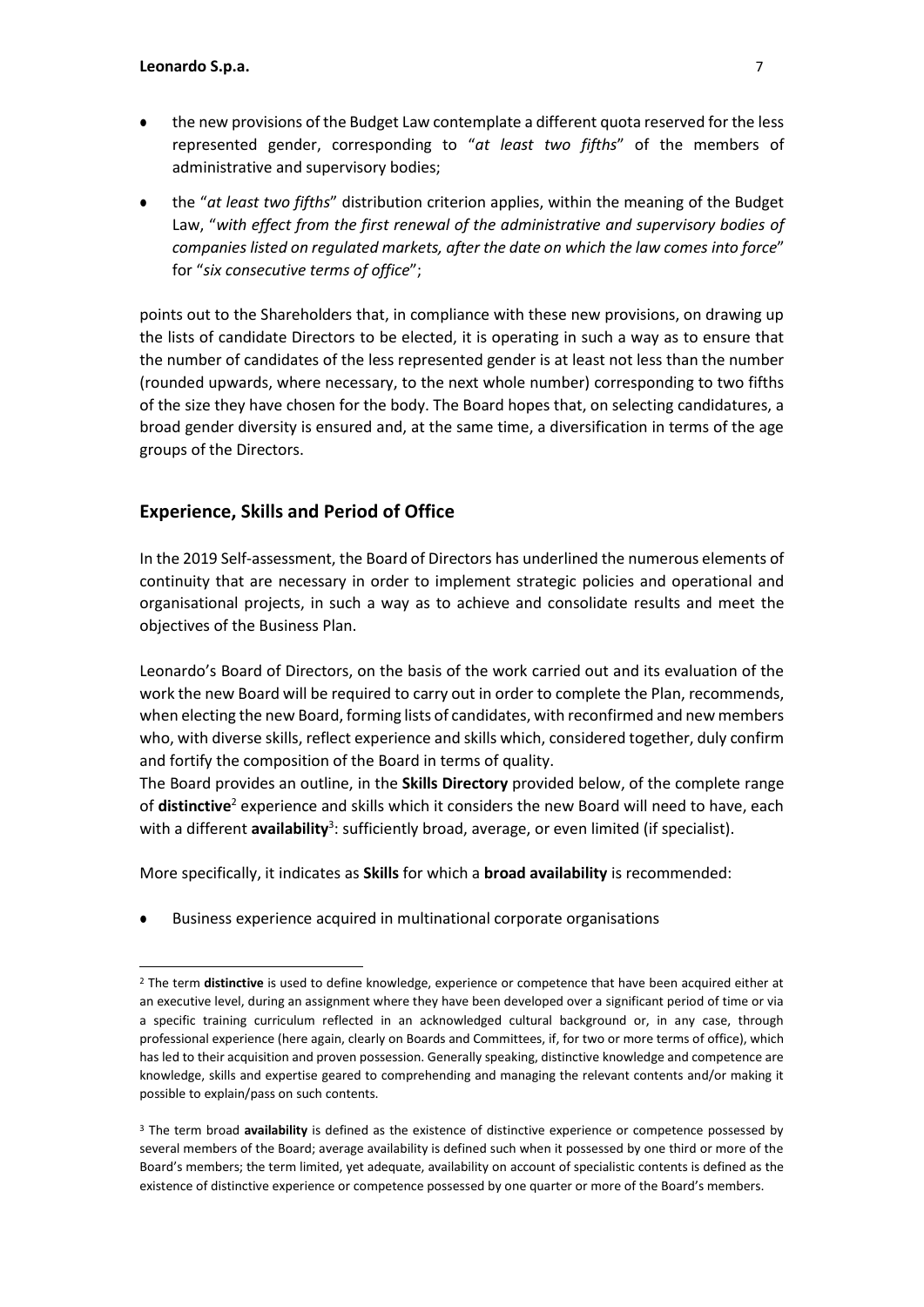- Experience in top-level roles at listed companies in sectors, and with operating weaknesses, comparable to those of Leonardo
- Financial expertise, skills in interpreting corporate management data and skills in evaluating exceptional operations
- Planning skills and/or strategic assessment skills

**Skills** for which even just an **average availability** is recommended:

- Risk oversight/management skills
- HR skills and/or skills in developing/transforming complex organisations
- Knowledge of international geopolitical situations and of issues involving Governmental, Institutional and/or Public Relations
- Experience in situations or in projects characterised by innovation and/or advanced technological contents

**Skills** for which even just a **limited availability** is recommended:

- Legal skills and skills in international agreements and contracts
- Knowledge of issues inherent in digital information technology and cyber security
- Knowledge of *CSR/ESG* issues.

The Board wishes to stress that the past term of office has provided confirmation of the business drive, operating skills, prestige and leadership of the CEO, as indeed of the distinctive skills which the Board has internally, and which have produced positive effects on the work of the Committees, on the Board's discussions and on interactions with management. The Board recommends carefully evaluating opportunities for reconfirming the members of

the outgoing Board who have consolidated experience and skills in line with those set out in the Skills Directory for the optimal composition of the new administrative Body, in such a way as to ensure - in compliance with the requisites and criteria of independence, as established by the Code of Practice - the necessary continuity of the Board in its functions of strategic orientation and, with the Executive Director, in monitoring operations.

It recommends giving priority to candidates who, alongside the advanced professional skills indicated above, have the capacity to understand, and express themselves in, English, and who are endowed with suitable personal characteristics geared to transparency, commitment and inclusion; and who have soft skills, challenging but important, such as: skills in standingup, communication and influence; leadership, spirit of cooperation; focusing on achieving results; business judgment capacity and the capacity to constructively make decisions.

The Board, while recommending the criteria to be followed in the renewal, has taken account of the three main indicators considered by stable investors: formal independence and independence of judgment; competence, which explains the importance, for investors too, of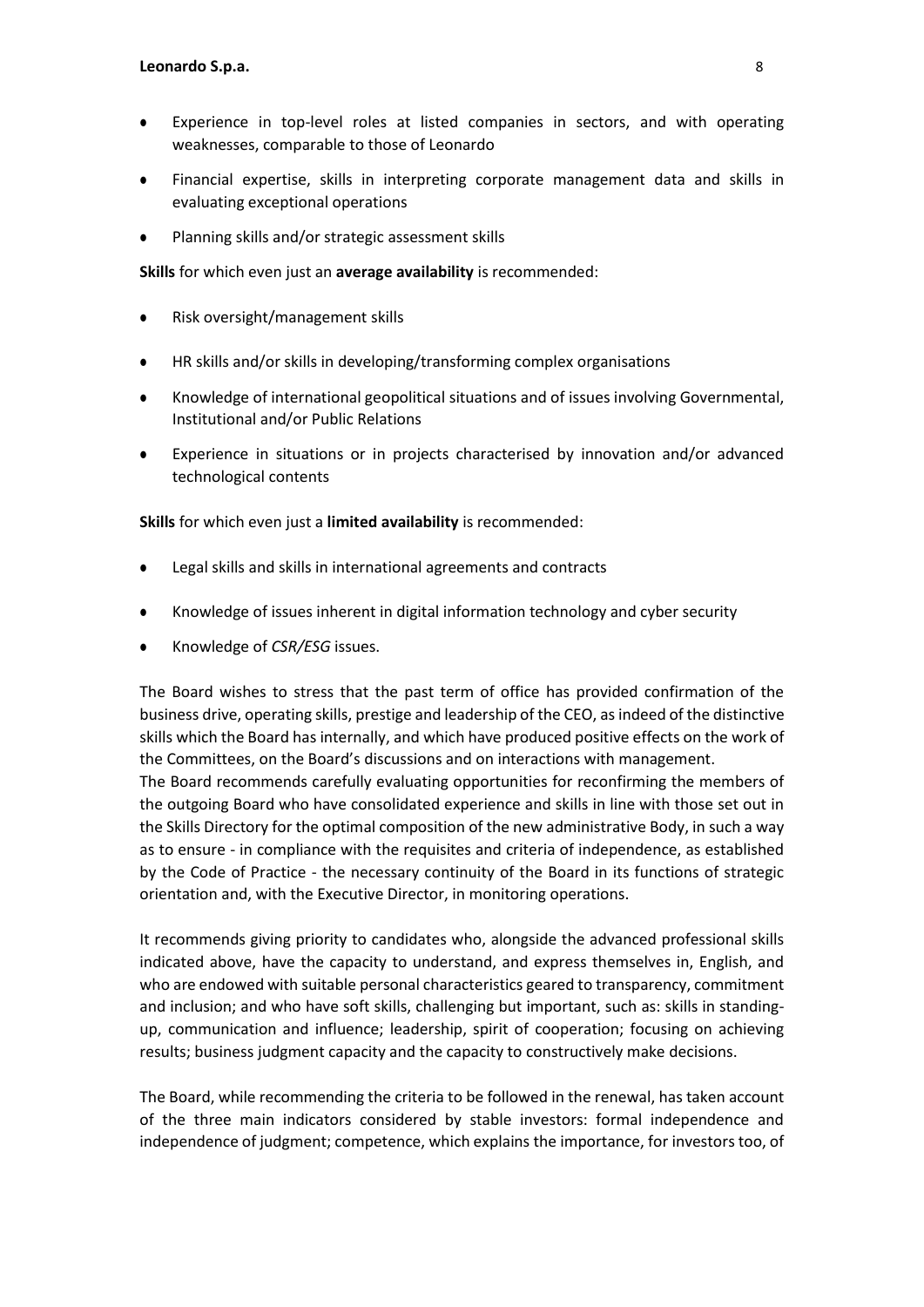the existence and application of a Skills Directory; diversity, in its various forms, such as gender, background, nationality, etc.

It has evaluated the importance attached by stable investors to the continuity of top management, in the presence of positive economic, financial and business results and in line with the objectives of the Business Plan and relevant updates.

With regard to the judgment criteria applied by proxy advisors and hence by institutional investors, the outgoing Board recommends evaluating possible discontinuities in the composition of the Body in cases where they aim to achieve a sought-after diversification of existing skills.

# **Time Availability**

All candidates considered for election as future Directors must make quite clear that they *guarantee* the time needed to participate, either physically or at any rate by video-conference, and to prepare for Board and Committees meetings, while also taking part in informal meetings and seminars with the other Directors.

In the course of the expiring term of office, each year the Directors were engaged in an average of 10 Board meetings and in around 22 meetings of Committees within the Board, as indeed in the days dedicated to the Shareholders' Meeting and to such activities as onboarding, induction, visiting industrial sites or venues for training in specific matters, as well as seminars and conferences of interest to the Company.

#### **Director's Overboarding**

As far as the maximum number of assignments as Director or Auditor is concerned, the Board of Directors deems compatible with an efficient performance of the Directorship - such as to ensure an appropriate commitment in line with the duties inherent in the position - a number of not more than three assignments in companies listed on regulated markets, including foreign markets, or in financial, banking, insurance or major companies.

The Rules of the Board also envisage that further assessments of the maximum number of assignments may be conducted by the administrative body, where appropriate in the course of the term of office, on the basis of any recommendations that are submitted by the Nomination, Governance and Sustainability Committee.

#### **Profiles of Particular Importance**

Leonardo's Board of Directors, conscious of the particular importance of certain internal roles, indicates the main characteristics which the representatives called on to occupy such roles should specifically have: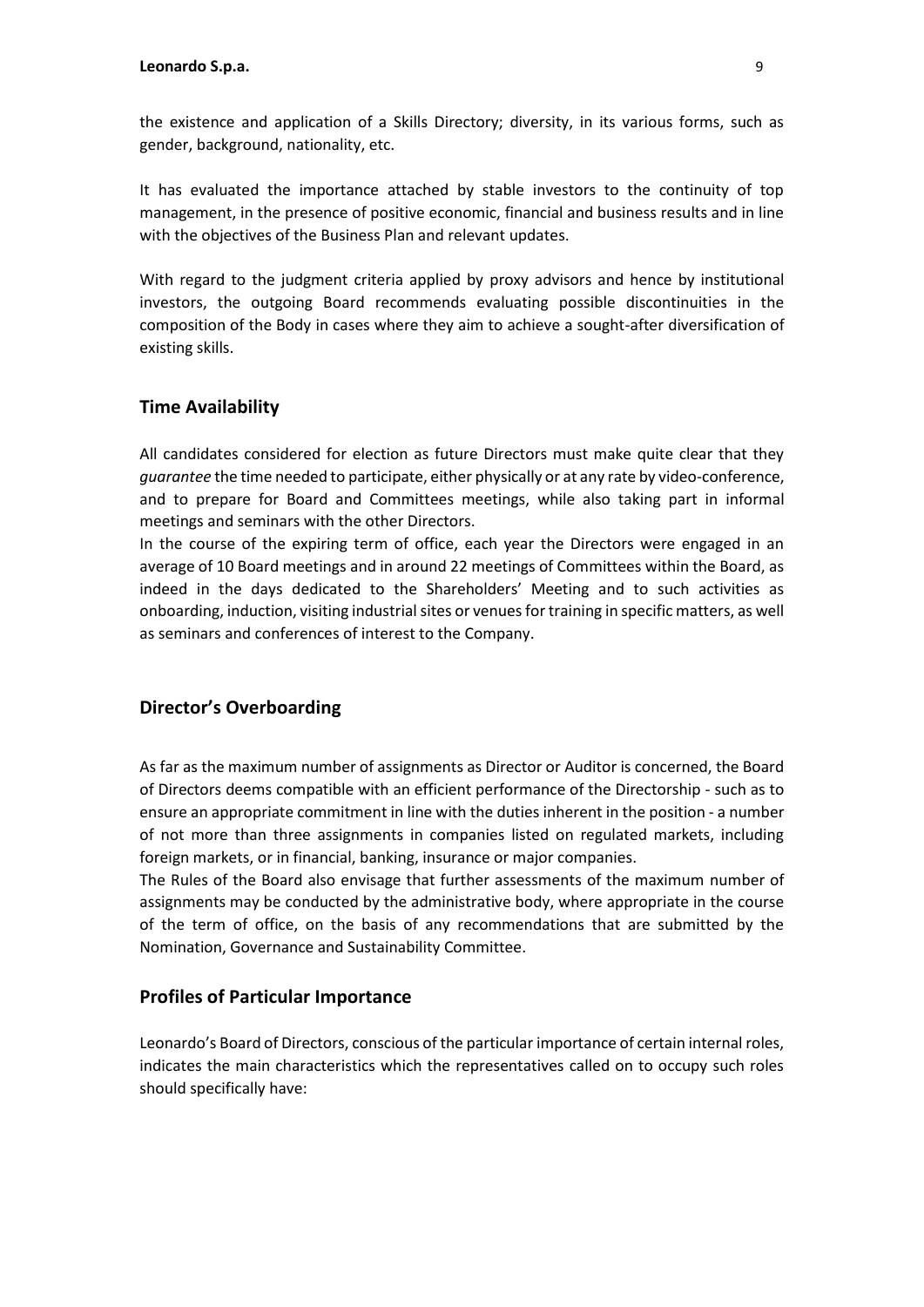The Chairman of the Board of Directors

- must be a figure with a highly valued professional profile and with the prestige and credibility needed to perform a role as guarantor vis-à-vis Leonardo's shareholders and stakeholders
- must be capable of ensuring transparent and proper management of the functioning of the Board of Directors
- must be capable of integrating the various skills and experience of the Directors
- must have previous experience in guiding the Board or as a Head of structures with dimensions and complexities comparable to those of Leonardo
- must have interest and experience in matters of corporate governance
- must have acknowledged international and/or institutional standing

The Executive Director

- must have full personal and professional prestige in performing the assignment
- must have gained significant managerial experience, including at the business level, and have achieved acknowledged success at the highest operational level (as CEO) in companies with dimensions and complexities comparable to those of Leonardo
- must dispose of due competence in economic and financial matters and in matters of corporate strategy
- must have, and know how to pass on, top-level strategic insight and thought
- must have top-level team leadership capacities

The Lead Independent Director - a role whose advisability is underscored by the Board (even in the absence of the specific situations covered by the Code), but whose presence on the Board is nonetheless recommended, in view of the excellent contribution made by this figure in the course of the expiring term of office -

- must ideally have important managerial experience in industrial companies with a significant international profile and with dimensions and complexities comparable to those of Leonardo
- must have seniority and personal prestige, in such a way as to provide a point of reference and coordination for the Non-executive and Independent Directors
- must have experience on Boards of Directors of major listed companies, whether Italian or international.

#### The other nine Directors

They should all be Non-executive, and in the main Independent, in accordance with the criteria laid down by the law and by the recommendations contained in the Code of Practice.

The independence requisite, which is monitored closely by proxy advisors and investors, will have to be assessed at both the substantial and formal level.